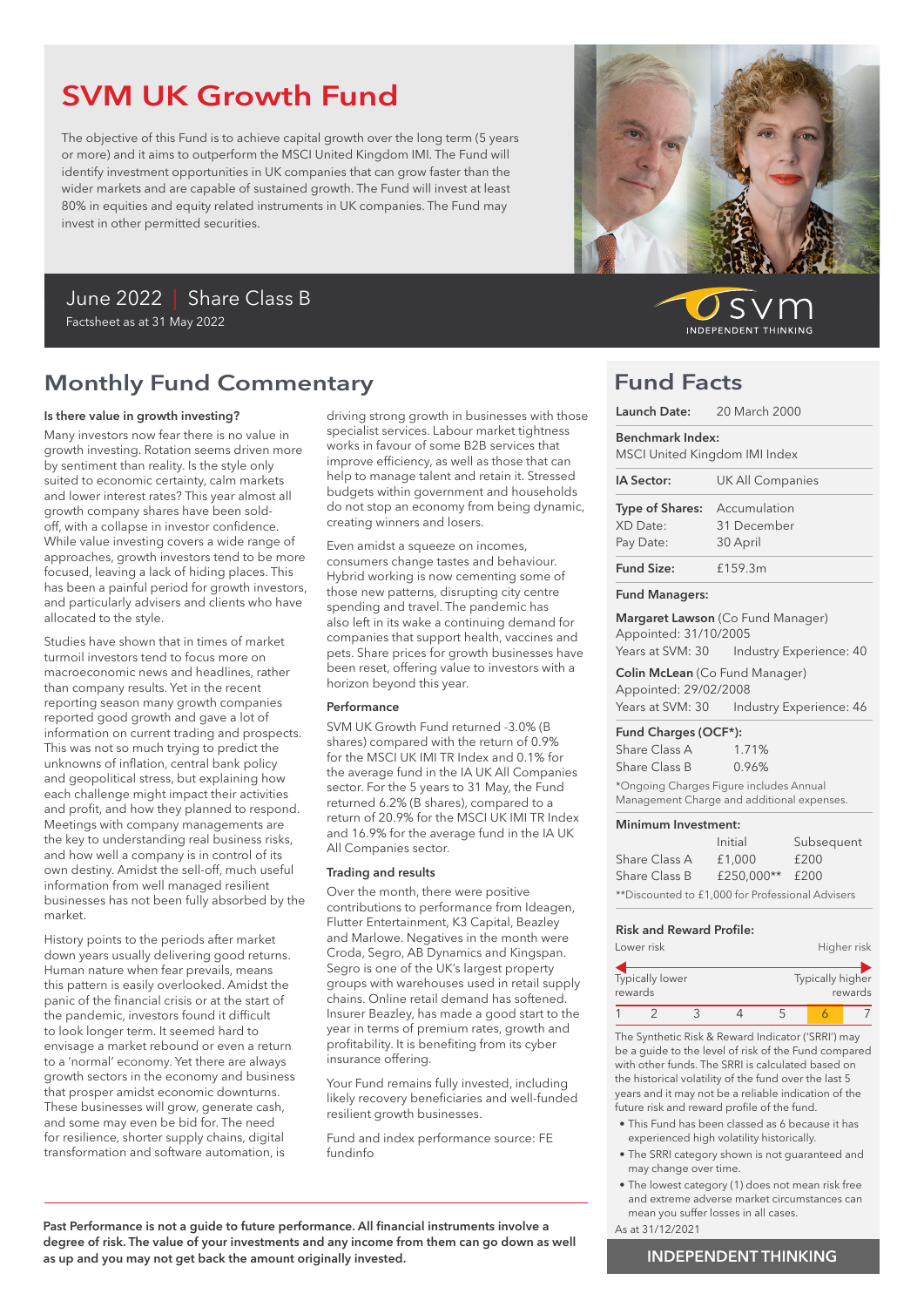# Portfolio Analysis

## **Strategies**

The SVM UK Growth fund aims to identify best in class companies that can grow faster than the wider market over the long term (5 years or more). Portfolio businesses are drawn from those that are dominant in their sector, usurpers that will come to own their space and hero franchises utilising fast growing channels. We aim to identify those opportunities earlier than our peers, not at the pioneering stage but when the model is accelerating.

This leads to a flexible diversified portfolio blending a core of sustainable growth stocks, tactical mid-term cyclical holdings and innovative business models focussing on future trends.

| Industrials      | 31.9% |
|------------------|-------|
| Keystone Law     | 4.0   |
| Experian         | 2.5   |
| Diploma          | 2.5   |
| Rentokil Initial | 2.0   |
| Kingspan Group   | 17    |

| <b>Financials</b>      | 9.5% |
|------------------------|------|
| <b>JTC</b>             | 2.1  |
| Beazley                | 1.5  |
| London Stock Exchange  | 1.4  |
| Impax Asset Management | 1.4  |
| Intermediate Capital   | 14   |

| <b>Communication Services</b> | 6.2% |  |
|-------------------------------|------|--|
| Gamma Communications          | 2.5  |  |
| Future                        | 1.3  |  |
| Team17                        | 1.3  |  |
| Dianomi                       | 0.8  |  |
| 4imprint Group                |      |  |
|                               |      |  |

| Utilities | $0.0\%$ |        | 0.0% |
|-----------|---------|--------|------|
|           |         | Energy |      |

| <b>Consumer Discretionary</b> | 15.6%          |  |
|-------------------------------|----------------|--|
| Entain                        | 3.4            |  |
| JD Sports Fashion             | 2.7            |  |
| <b>Flutter Entertainment</b>  | 2.1            |  |
| Games Workshop                | 1.6            |  |
| <b>AB Dynamics</b>            | 1 <sub>1</sub> |  |

| <b>Real Estate</b>    | 8.3% |
|-----------------------|------|
| Unite Group           | 2.7  |
| Segro                 | 2.2  |
| Watkin Jones          | 1.8  |
| Londonmetric Property | 1.4  |
| Industrials RFIT      |      |

| <b>Materials</b>    | 6.0%           |
|---------------------|----------------|
| Croda               | 3.8            |
| <b>CRH</b>          | 1 <sub>1</sub> |
| Smurfit Kappa Group | 1 N            |

| <b>Information Technology</b> | 14.5% |
|-------------------------------|-------|
| Kainos                        | 29    |
| Oxford Instruments            | 1.7   |
| Softcat                       | 1.3   |
| <b>AVEVA</b>                  | 1.3   |
| Ideagen                       | 11    |

| <b>Health Care</b>     | 6.7% |
|------------------------|------|
| Dechra Pharmaceuticals | 3.6  |
| Indivior               | 0.8  |
| Kooth                  | 0.8  |
| Genus                  | 0.6  |
| Instem                 | በ 5  |

| <b>Consumer Staples</b>  | 4.8% |
|--------------------------|------|
| Cranswick                | 22   |
| Hilton Food Group        | 17   |
| Marks & Spencer          | 0.5  |
| <b>Revolution Beauty</b> | 0.3  |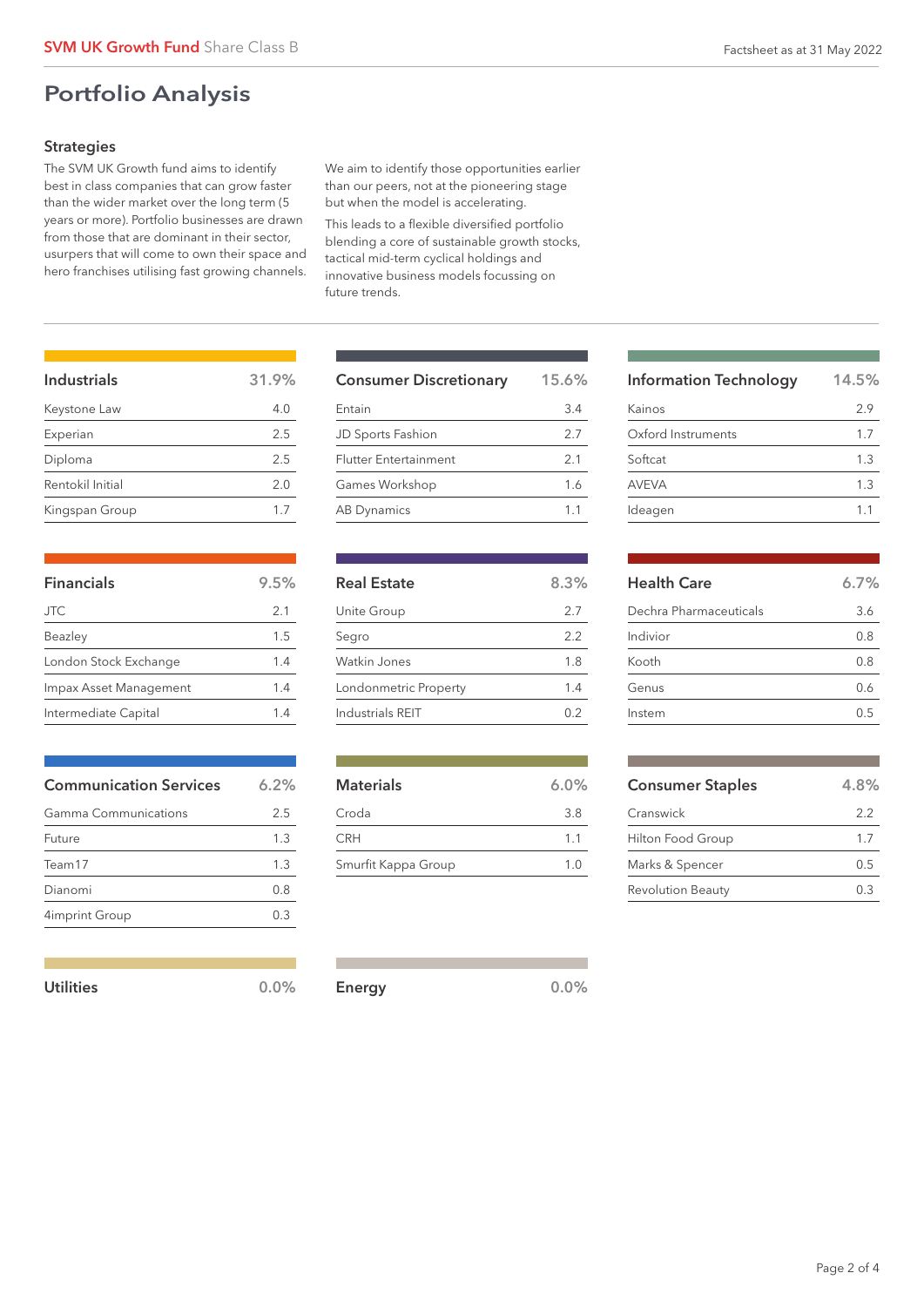## Portfolio Structure

As an unconstrained fund we invest in our highest conviction ideas irrespective of market capitalisation, though there will be an emphasis on large cap holdings, or sector. As a consequence The SVM UK Growth Fund portfolio will vary considerably from the benchmark index and from other funds that are in the same IA sector.

## Top 10 Long Holdings (Gross %)



| <b>Size Analysis</b>     | (Gross %) |
|--------------------------|-----------|
| $\blacksquare$ Large Cap | 32.4      |
| Med/Mid 250              | 48.1      |
| ■ Small/Small Cap        | 22.8      |
|                          |           |



| <b>Sector Breakdown</b>       | (% ) |  |
|-------------------------------|------|--|
| Industrials                   | 31.9 |  |
| <b>Consumer Discretionary</b> | 15.6 |  |
| Information Technology        | 14.5 |  |
| Financials                    | 9.5  |  |
| Real Estate                   | 8.3  |  |
| Health Care                   | 6.7  |  |
| <b>Communication Services</b> | 6.2  |  |
| Materials                     | 6.0  |  |
| <b>Consumer Staples</b>       | 4.8  |  |
| Energy                        | 0.0  |  |
| Utilities                     | 0.0  |  |



# This Month's Featured Stock

### Kainos Group

Kainos provides IT services, consulting and software solutions. It has gained from the drive to cloud and resilience. It is well positioned in the public sector, and healthcare in particular, supporting digital transformation. Kainos is now capitalised at £1.6bn and has been showing strong growth in sales and profits. Recent results showed 26% organic revenue growth with bookings up 35%. The shares have bounced on the results, suggesting a beat on expectations and that the derating this year may have gone too far. Growth has been a combination of organic development and selective acquisition.

Kainos' digital service segment supports customised online digital solutions for the UK Government and private sector organisations. The UK Government has steadily increased spending on digital transformation in recent years and is one of the leading implementers of electronic government to assist delivery of public services and enhance citizen interactions. Kainos should participate in this. For the economy as a whole, productivity is an important driver of GDP per capita growth, and a key enabler for this is software and digital services.

With a continued drive to cloud-based solutions by businesses and enhancing resilience, Kainos is likely to remain an essential partner for major transformations, such as NHS in the UK. It is one of 12 suppliers on the £800m Digital Capability for Health Framework. There is strong potential in the US where Kainos currently has a small existing presence. Kainos should expand internationally from its existing base of staff in 13 European countries. The group provides software services in Human Capital Management via its Workday practice, and this market is forecast to grow at 10% p.a.

Kainos has a strong balance sheet, good cash conversion, robust pipeline and significant backlog of contracted revenues. The management team has an excellent track record and is still founder-led. It is currently mid cap, dominant in some of the segments it services, but has potential to grow to be a large cap business.